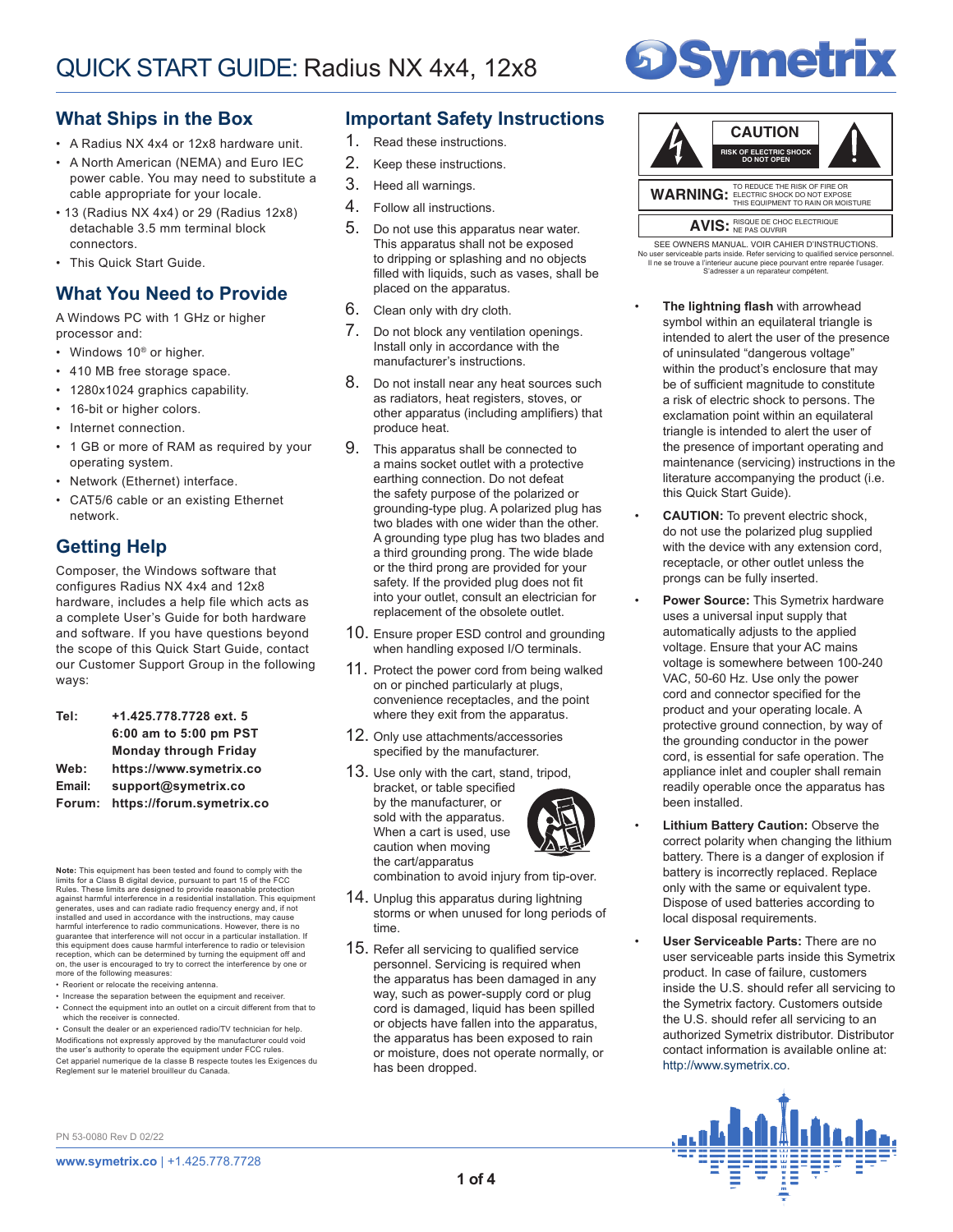

# **Software Installation**

Composer is the software that provides real-time set-up and control of Radius NX 4x4 and 12x8 from a Windows PC environment.

Use the following procedure to install Composer on your computer.

### **From the Symetrix web site (http://www.symetrix.co):**

- 1. Download the Composer software installer from the Symetrix web site.
- 2. Double-click on the file you just downloaded and follow the on screen directions to install.

After installing the software, refer to the Help File for full connection and configuration information.

# **Network Setup**

### **About DHCP**

Radius NX 4x4 and 12x8 boots with DHCP enabled by default. This means that as soon as you connect it to a network, it will look for a DHCP server in order to obtain an IP address. If a DHCP server is present, Radius NX 4x4 and 12x8 will obtain an IP address from it. This process may take several minutes. With your PC attached to the same network, and thus getting its IP address from the same DHCP server, all will be ready to go.

When there is no DHCP server present to assign IP addresses to either Radius NX 4x4 or 12x8, and you are using Windows default network settings, your PC will set an IP in the range of 169.254.x.x with a Subnet Mask of 255.255.0.0 in order to communicate with Radius NX 4x4 or 12x8. This default setting to an Automatic Private IP Address in the range of 169.254.x.x uses the last four alphanumeric characters of Radius NX 4x4 or 12x8's MAC address (MAC address hex value is converted to decimal for IP address) for the x.x values. For reference, Radius NX 4x4 and 12x8's MAC address can be found on a sticker on the bottom of the hardware.

Even if the PC's default settings have been changed, Radius NX 4x4 and 12x8 will try to establish communications by setting up appropriate routing table entries to reach devices with 169.254.x.x addresses.

### **Connecting to Radius NX 4x4 and 12x8 from a host computer on the same LAN**

Both Radius NX 4x4 and 12x8 and the host computer require the following 3 items:

1. IP Address - The unique address of a node on a

network.

- 2. Subnet Mask Configuration that defines which IP Addresses are included in a particular subnet.
- 3. Default Gateway (optional) The IP address of a device that routes traffic from one subnet to another. (This is only needed when the PC and Radius NX 4x4 and 12x8 are on different subnets).

If you are adding Radius NX 4x4 and 12x8 to an existing network, a network administrator will be able to provide the above information or it may have been provided automatically by a DHCP server. For security reasons, it is not recommended to put Radius NX 4x4 and 12x8 directly on the Internet. If you do, a network administrator or your Internet Service Provider can provide the above information.

If you are on your own private network, directly or indirectly connected to Radius NX 4x4 and 12x8, you may allow Radius NX 4x4 and 12x8 to choose an automatic IP address or you may choose to assign it a static IP address. If you are building your own separate network with static assigned addresses, you may consider using an IP Address from one of the "Private-Use" networks noted in RFC-1918:

- 1. 172.16.0.0/12 = IP Addresses 172.16.0.1 through 172.31.254.254 and a Subnet Mask of 255.240.0.0
- 2. 192.168.0.0/16 = IP Addresses 192.168.0.1 through 192.168.254.254 and a Subnet Mask of 255.255.0.0
- 3. 10.0.0.0/8 = IP Addresses 10.0.0.1 through 10.254.254.254 and a Subnet Mask of 255.255.0.0

### **Connecting to Radius NX 4x4 and 12x8 through a Firewall/VPN**

We have successfully tested control of Radius NX 4x4 and 12x8 through a firewall and VPN, but are unable to guarantee performance of these types of connections at this time. Configuration instructions are specific to each firewall and VPN, so specifics are not available. Additionally, wireless communications are also not guaranteed, though they have also been successfully tested.



PN 53-0080 Rev D 02/22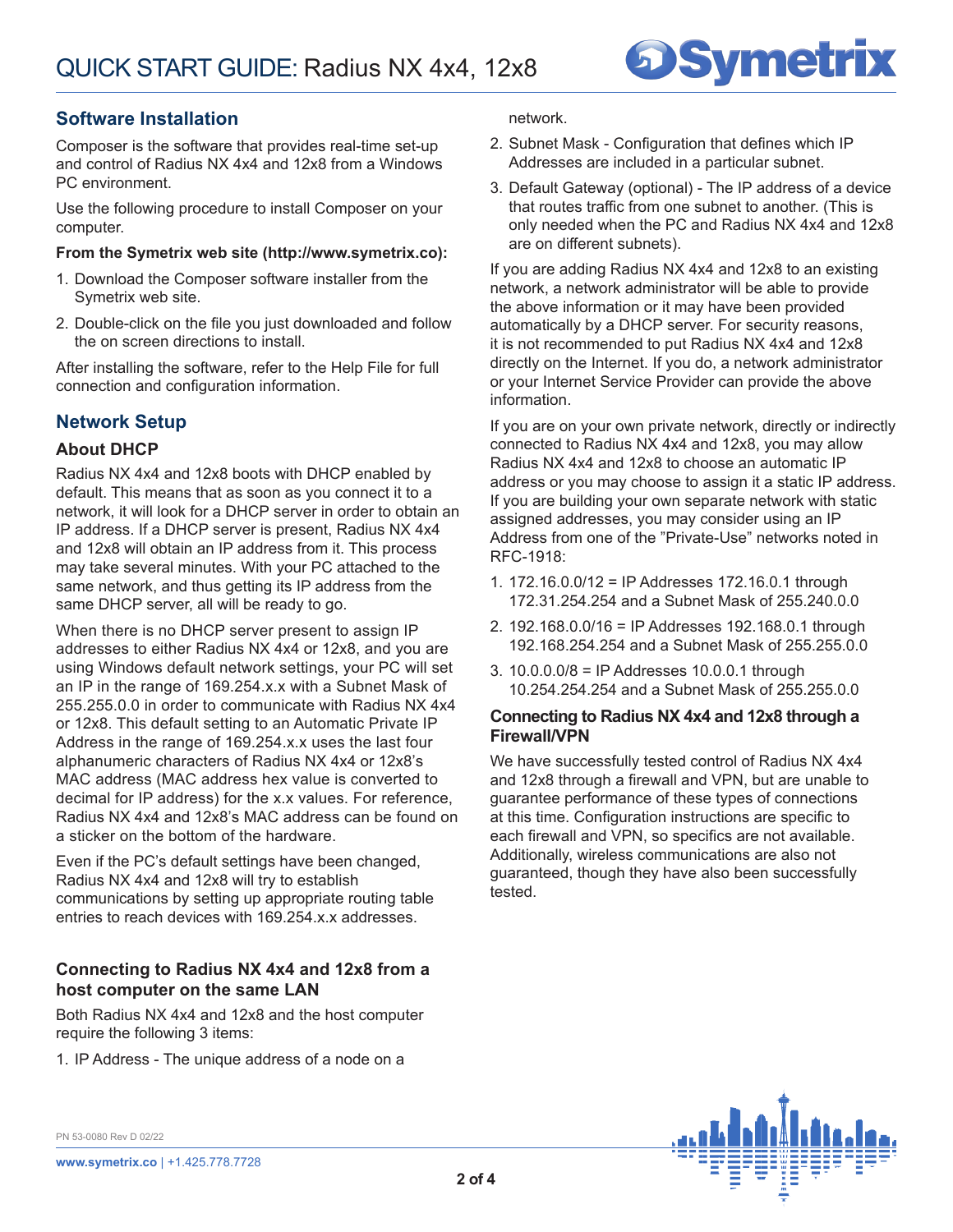unit itself.



## **Configuring IP Parameters**

### **Locating Hardware**

| Locate Hardware | Ctrl+Shift+L                                  |
|-----------------|-----------------------------------------------|
| $-$ or $-$      | Discovery of, and connection to, Radius       |
|                 | NX 4x4 and 12x8 hardware is done with         |
|                 | the Locate Hardware dialog found under        |
| $-$ or $-$      | the Hardware menu or by clicking the          |
|                 | Locate Hardware icon in the tool bar or on a  |
|                 | particular Radius NX 4x4 and 12x8 unit itself |
|                 | <b>IP Configuration with Composer</b>         |
|                 | The Leeste Herdware dialed will esse the      |

The Locate Hardware dialog will scan the network and list available units. Select the Radius NX 4x4 and 12x8 unit you wish to assign an IP address to and click the Properties button. If you wish to assign Radius NX 4x4 and 12x8 a static IP address, select "Use the following IP address" under Properties, and enter the appropriate IP Address, Subnet mask and Gateway. Click OK when finished. Now, back in the locate hardware dialog, ensure the Radius NX 4x4 and 12x8 device is selected and click "Select Hardware Unit" to use this Radius NX 4x4 and 12x8 hardware in your Site File. Close the Locate Hardware dialog.



The RJ45 connectors labeled "ARC" are only for use with the ARC series of remotes. DO NOT plug the ARC connectors on Symetrix products into any other RJ45 connector. The "ARC" RJ45 connectors on Symetrix products can carry up to 24 VDC / 0.75 A (class 2 wiring) which can damage Ethernet circuitry.

### **ARC Pinout**

The RJ45 jack distributes power and RS-485 data to one or more ARC devices. Uses standard straight-through UTP CAT5/6 cabling.

**!** Warning! Refer to the RJ45 Warning for compatibility information.

The Symetrix ARC-PSe provides serial control and power distribution over standard CAT5/6 cable for systems with more than 4 ARCs, or when any number of ARCs are located long distances from a Symetrix DSP unit.

#### **ARC PORT PINOUT**



#### $1 \cdot$  AUDIO  $(+)$  $-2 \cdot \text{AUDIO}$  $(-)$

7 • POWER (+V)



**Note:** The ARC Audio line may be grounded at the Symetrix rack-mount device and the ARC wall panel to provide additional distance.

# **Declaration of Conformity**

We, **Symetrix Incorporated**, 6408 216th St. SW, Mountlake Terrace, Washington, USA, declare under our sole responsibility that the product:

### **Radius NX 4x4 and 12x8**

to which this declaration relates, is in conformity with the following standards:

### **IEC 60065, RoHS, EN 55032, EN 55103-2, FCC Part 15, ICES-003, UKCA, EAC**

The technical construction file is maintained at:

**Symetrix, Inc.**

6408 216th St. SW

Mountlake Terrace, WA, 98043 USA

The authorized representative located within the European Community is:

### **World Marketing Associates**

P.O. Box 100 St. Austell, Cornwall, PL26 6YU, U.K. Date of issue: March 27th, 2018 Place of issue: Mountlake Terrace, Washington, USA Authorized signature:

 $M_{\circ}$  )  $\mu_{\bullet}$ 

**Mark Graham, CEO, Symetrix Incorporated.**



PN 53-0080 Rev D 02/22